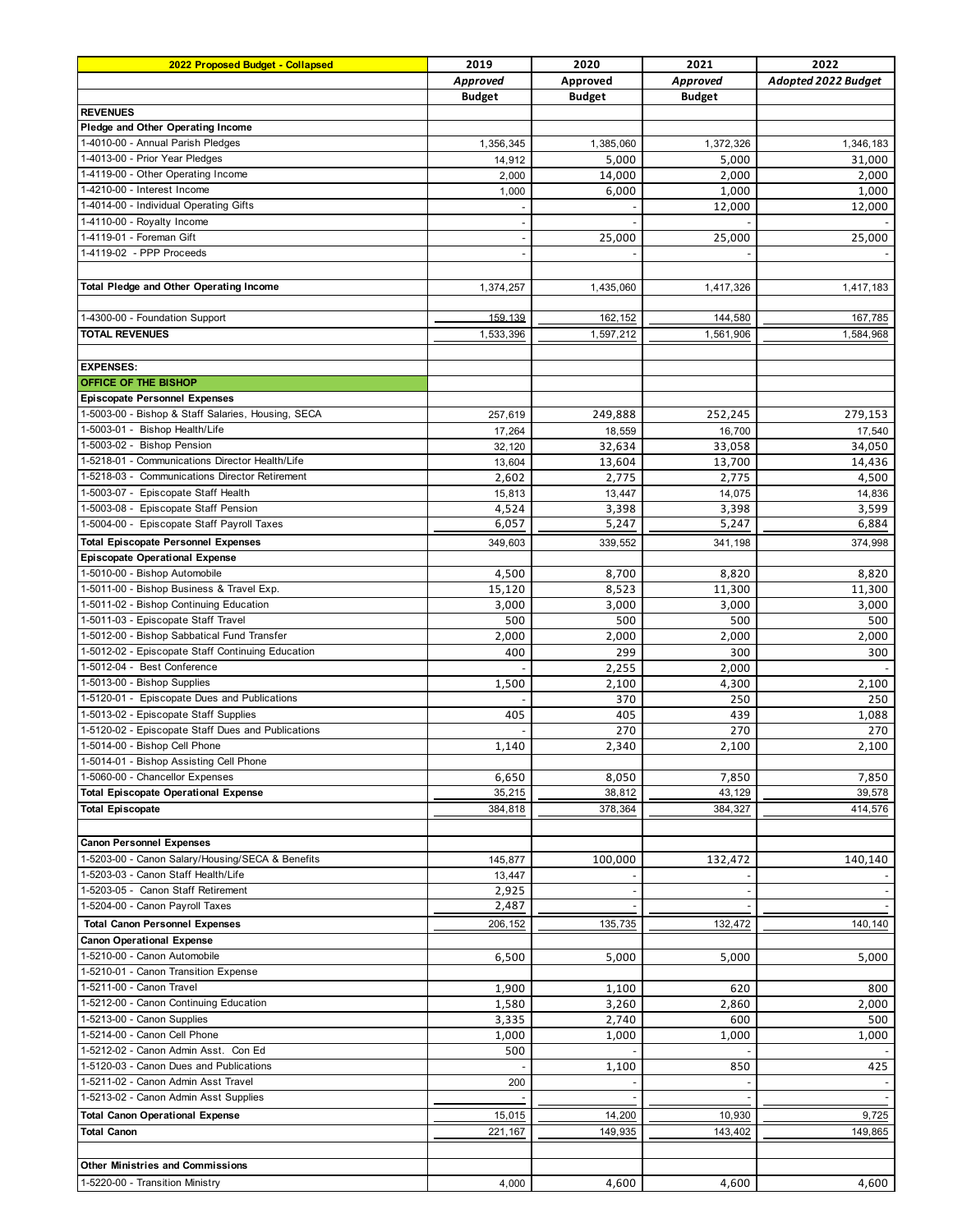| 1-5224-00 -School for Ministry                          | 19,257   | 10,000    | 7,350                    | 9,200                    |
|---------------------------------------------------------|----------|-----------|--------------------------|--------------------------|
| 1-5225-00 - Seminarians Education/Support               | 38,300   | 45,500    | 57,450                   | 68,650                   |
| 1-5225-02 - Seminarians Trustee Funding                 | (20,000) | (20,000)  | (20,000)                 | (20,000)                 |
| 1-5235-00 - Clergy Conference                           | 10,000   | 6,700     | 11,600                   | 11,600                   |
| 1-5237-01 - Retired Clergy Conference                   | 500      | 500       | 1,000                    | 1,000                    |
| 1-5240-00 - Diocesan Sponsored Ministry Dev & Train.    | 4,400    | 4,400     | 1,000                    | 1,000                    |
| 1-5501-00 - Executive Council                           | 2,300    | 2,500     | 2,500                    | 2,900                    |
| 1-5502-00 - Standing Committee                          | 300      | 300       | 300                      | 300                      |
| 1-5503-00 - Commission on Ministry                      | 5,135    | 5,000     | 5,000                    | 8,120                    |
| 1-5504-00 - Archives/Historian                          | 1,000    | 1,000     | 1,000                    | 1,000                    |
| 1-5505-00 - Diocesan Convention                         | 65,525   | 62,326    | 20,000                   | 57,380                   |
| 1-5505-01 - Diocesan Convention Participant Fees        | (40,000) | (64, 600) | (20,000)                 | (57, 380)                |
| 1-5506-00 - General Convention                          | 15,000   | 15,000    | 15,000                   | 64,485                   |
| 1-5506-01 - General Convention Fund Transfer            |          |           |                          | (45,000)                 |
| 1-5506-02 - ECW Triennial Transfer                      |          |           | 4,000                    |                          |
| 1-5507-00 - Synod Meeting                               |          |           |                          |                          |
| 1-5513-00 - Disciplinary Board                          |          |           |                          |                          |
|                                                         | 1,400    | 1,400     | 1,600                    | 1,000                    |
| 1-5804-00 - Companion Diocese Program                   | 5,400    | 5,400     | 2,500                    | 1,000                    |
| #NAME?                                                  |          |           |                          | 2,500                    |
| <b>Total Other Ministries and Commissions</b>           | 112,517  | 80,026    | 94,900                   | 112,355                  |
|                                                         |          |           |                          |                          |
| TOTAL OFFICE OF THE BISHOP                              | 718,502  | 608,325   | 622,629                  | 676,796                  |
|                                                         |          |           |                          |                          |
| <b>RESOURCES:</b>                                       |          |           |                          |                          |
| <b>Administration Personnel Expenses</b>                |          |           |                          |                          |
| 1-5120-00 - Administrative Personnel Salaries           | 94,810   | 112,000   | 112,156                  | 123,503                  |
| 1-5120-03 - Sexton                                      | 6,500    | 6,500     | 6,500                    | 6,500                    |
| 1-5103-02 - Administrative Staff-Health                 | 29,314   | 15,000    | 15,701                   | 16,715                   |
| 1-5103-03 - Administrative Staff-Retirement             | 7,551    | 9,000     | 9,000                    | 9,957                    |
| 1-5104-00 - Administrative Staff Payroll Taxes          | 7,254    | 7,983     | 8,913                    | 9,853                    |
|                                                         |          |           |                          |                          |
| <b>Total Administration Personnel Expenses</b>          | 145,429  | 150,483   | 152,270                  | 166,528                  |
| <b>Administration Operational Expenses</b>              |          |           |                          |                          |
| 1-5110-00 - Administrative Travel                       | 350      | 705       | 218                      | 218                      |
| 1-5111-00 - Administrative Continuing Education         | 1,025    | 847       | 1,482                    | 500                      |
| 1-5111-01 Admin Conferences                             |          | 1,700     | 1,975                    | 3,175                    |
| 1-5112-00 - Audit                                       | 12,000   | 18,000    | 18,000                   | 22,000                   |
| 1-5113-00 - Insurance                                   | 18,000   | 18,000    | 18,000                   | 18,000                   |
| 1-5114-02 Administrator Computer /supplies              |          | 2,400     | 550                      | 400                      |
| 1-5114-00 - Office Supplies                             | 6,750    | 4,000     | 5,000                    | 4,000                    |
| 1-5114-01 - Hospitality Supplies                        | 1,000    | 1,250     | 2,450                    | 2,000                    |
| 1-5116-00 - Journal Production and Mailing              | 300      | 300       |                          |                          |
| 1-5117-00 - Postage and Shipping                        | 5,100    | 5,100     | 4,280                    | 5,300                    |
| 1-5118-00 - Office Equipment - Leases                   | 16,500   | 16,500    | 18,639                   | 17,751                   |
| 1-5119-00 - Computer Expenses                           | 12,000   | 12,000    | 10,300                   | 9,423                    |
| 1-5120-00 - Dues & Publications                         | 2,584    | 700       | 600                      | 600                      |
| 1-5121-00 - Telephone/Internet                          | 6,000    | 6,000     | 6,200                    | 6,200                    |
| 1-5122-00 - Utilities                                   |          |           |                          |                          |
| 1-5123-00 - Building Maintenance                        | 12,600   | 12,600    | 13,800                   | 13,800                   |
|                                                         | 12,000   | 8,200     | 10,460                   | 11,160                   |
| 1-5124-00 - Yard Maintenance                            | 6,000    | 6,000     | 6,000                    | 6,000                    |
| 1-5125-00 - Contract Services                           | 2,000    | 500       | 750                      | 750                      |
| 1-5125-01 - Volunteer Treasurer Travel                  | 300      | 300       | 300                      | 300                      |
| 1-5126-00 - Bank Charges & Fees                         | 600      | 400       | 600                      | 650                      |
| 1-5140-00 - Staff Planning Retreat                      | 1,000    | 1,500     | 1,000                    | 1,500                    |
| 1-5155-00 - Frozen pipes damage/Ins claim 1/8           |          |           |                          |                          |
| 1-5155-01 - Repairs-Hurricane Florence                  |          |           | $\overline{\phantom{a}}$ |                          |
| 1-5199-00 - Contingency Expenses                        |          |           |                          |                          |
| <b>Total Administration Operational Expenses</b>        | 116,109  | 117,002   | 120,604                  | 123,727                  |
| <b>TOTAL RESOURCES</b>                                  | 261,538  | 267,485   | 272,874                  | 290,255                  |
|                                                         |          |           |                          |                          |
| <b>DIOCESAN LIFE</b>                                    |          |           |                          |                          |
| Canon for Diocesan Life Personnel Expenses              |          |           |                          |                          |
|                                                         |          |           |                          |                          |
| 15217-00 Dio Life Salaries                              | 108,539  | 81,897    | 82,561                   | 54,783                   |
| 1-5217-01 - Canon for Diocesan Life Health/Life         | 13,953   |           |                          |                          |
| 1-5217-03 - Canon for Diocesan Life Retirement Benefits | 14,333   |           |                          | $\overline{\phantom{a}}$ |
| 1-5218-01 - Dio Life Admin Asst. Health/Life            | 13,604   | 13,604    | 13,700                   | $\overline{\phantom{a}}$ |
| 1-5218-03 - Diocesan Life Admin Asst. Retirement        | 2,602    | 2,775     | 2,775                    |                          |
| 1-5218-10 - Diocesan Life Admin Asst. Payroll taxes     | 2,212    | 2,358     | 2,358                    |                          |
| 1-5219-01 - Ministry coordinator Health/Life            |          | 16,762    | 14,700                   | 15,314                   |
| 1-5219-02 - Ministry coordinator Retirement             |          | 4,596     | 4,656                    | 4,930                    |
| 1-5219-03 - Ministry coordinator Payroll Taxes          |          | 3,907     | 3,957                    | 4,191                    |
| Total Canon for Diocesan Life Personnel Expenses        | 155,243  | 125,899   | 124,707                  | 79,218                   |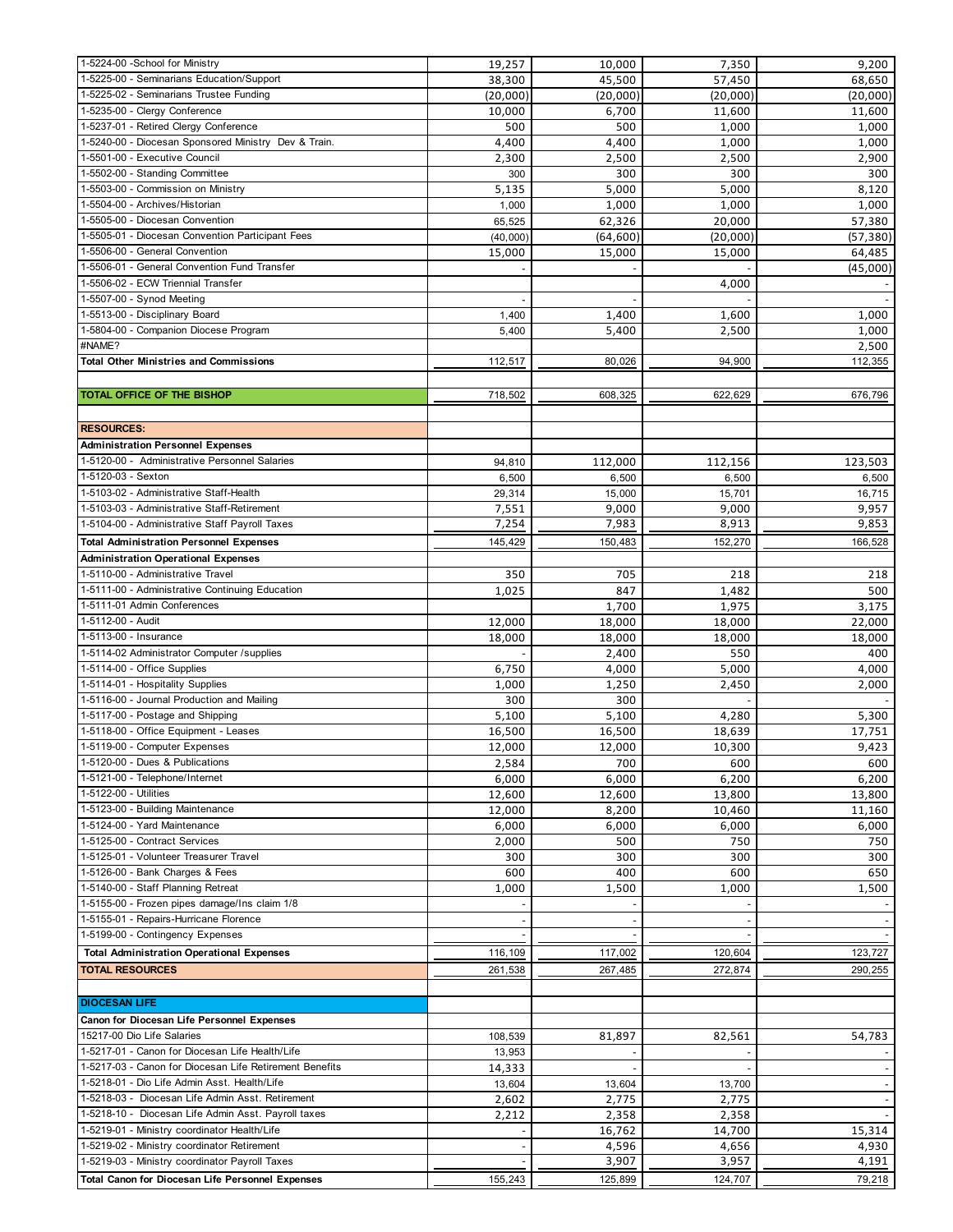| Diocesan Life Operational Expenses                                          |                |                |                |                          |
|-----------------------------------------------------------------------------|----------------|----------------|----------------|--------------------------|
| 1-5217-04 - Automobile                                                      | 4,000          |                |                |                          |
| 1-5217-05 - Travel                                                          | 1,500          |                | $\sim$         |                          |
| 1-5217-06 - Continuing Education                                            | 500            | ٠              | $\sim$         | $\blacksquare$           |
| CODE                                                                        |                |                |                |                          |
| 1-5217-07 - Office Supplies                                                 | 500            |                | $\sim$         | $\overline{\phantom{a}}$ |
| 1-5217-08 - Cell Phone                                                      | 1,000          |                | $\sim$         | $\sim$                   |
| 1-5218-04 Dio Life Admin Asst Travel                                        | 300            | 300            | 200            | 200                      |
| 1-5218-05 - Dio Life Admin Asst Con Ed                                      | 500            | 1,350          | 100            | 100                      |
| 1-5218-07 - Communicators conference                                        |                | 1,650          | 350            | 1,600                    |
| 1-5218-06 - Dio Life Admin Asst Supplies                                    | 3,000          | 155            | 300            | 500                      |
| 1-5120-04 - Dues and Publications                                           |                | 2,125          | 723            | 680                      |
| 1-5219-04 - Ministry coordinator Continuing Education                       |                | 299            | 99             | 250                      |
| 1-5219-05 - Ministry coordinator Travel                                     |                | 500            |                |                          |
| 1-5219-06 - Ministry coordinator supplies                                   |                | 2,391          | 250            | 350                      |
|                                                                             |                |                |                |                          |
| <b>Total for Diocesan Life Operational Expenses</b>                         | 11,300         | 8,770          | 2,022          | 3,680                    |
| <b>Total Canon for Diocesan Life</b>                                        | 166,543        | 134,669        | 126,729        | 82,898                   |
|                                                                             |                |                |                |                          |
| Spanish Language Ministry Personnel Expenses                                |                |                |                |                          |
| 1-5215-00 - Sp Min. Coordinator Salary/Housing/SECA                         | 77,871         | 79,117         | 109,366        | 115,832                  |
| 1-5216-00 - Priest for LaSagrada- Salary/Housing/SECA                       | 39.466         | 63.200         |                |                          |
| Priest for LaSagrada-Pension                                                |                | 11,376         |                |                          |
| 1-5216-01 - Priest for LaSagrada- Insurance                                 | 11,016         | 12,735         |                |                          |
| <b>Total Spanish Language Ministry Personnel Expenses</b>                   | 155.768        | 193,263        | 109,366        | 115,832                  |
| Spanish Language Ministry Operational Expenses                              |                |                |                |                          |
| 1-5215-03 - Sp. Min. Program Expenses                                       | 15,800         | 7,500          | 7,300          | 5,200                    |
| 1-5215-04 - Sp. Min. Automobile                                             | 5,000          | 8,200          | 8,200          | 4,000                    |
| 1-5215-05 - Sp. Min. Coord. Business & Travel exp.                          | 2,500          | 1,000          |                | 1,000                    |
| 1-5215-06 - Sp. Min. Coord. Con Ed                                          | 2,330          |                |                |                          |
| 1-5215-07 - Sp. Min. Coord. Supplies                                        | 240            | 500            | 700            | 1,000                    |
| 1-5215-08 - Sp. Min. Coord. Cell Phone                                      | 1,000          | 1,000          | 1,000          | 1,000                    |
| 1-5216-02 - Missioner Travel                                                | 2,000          | 2,000          | 2,000          | 2,000                    |
| 1-5215-99 - LEHTO Grant                                                     |                |                | (12, 597)      | (12,000)                 |
| 1-5216-97 Support for Spanish Min Coord( Mission Develp/Bishop Vision Fund) |                |                |                |                          |
| 1-5216-99 - Spanish Ministry support from other sources                     |                | (52, 976)      | (54, 683)      | (57, 916)                |
|                                                                             | (57,000)       | (87, 311)      |                |                          |
| Other grants as available                                                   |                |                |                |                          |
| <b>Total Spanish Language Ministry Operational Expenses</b>                 | (40, 430)      | (120, 087)     | (48, 080)      | (55, 716)                |
| <b>Total Spanish Language Ministry</b>                                      | 115,338        | 73,176         | 61,286         | 60,116                   |
| <b>Other Clergy Pensions</b>                                                |                |                |                |                          |
|                                                                             |                |                |                |                          |
|                                                                             |                |                |                |                          |
| <b>Other Ministries and Commissions</b>                                     |                |                |                |                          |
| 1-5221-00 - Communications Ministry                                         | 12,000         | 10,840         | 4,300          | 5,000                    |
| 1-5223-00 - Education for Ministry                                          | 3,600          | 4,000          | 4,000          | 4,000                    |
| 1-5226-00 - Clergy Domestic Education                                       | 2,400          | 2,400          | 2,400          | 2,400                    |
| 1-5228-00 - Retired Clergy Liaison                                          | 200            | 200            | 200            | 200                      |
| 1-5229-00 - Hatteras Ministry                                               | 25,000         | 25,000         |                | 25,000                   |
| 1-5229-02 - Hatteras Ministry Trustee Funding                               | (25,000)       | (25,000)       |                | (25,000)                 |
| 1-5230-00 - Stewardship Committee                                           | 2,000          | 2,000          | 2,000          | 2,000                    |
| 1-5239-01 - Diocesan Life Conferences                                       | 10,000         | 12,000         |                |                          |
| 1-5242-00 - Diocesan Committee Hospitality                                  | 1,000          | 1,000          | 1,000          | 1,000                    |
| 1-5509-00 - Racial Reconciliation                                           | 7,250          | 4,000          | 2,400          | 11,750                   |
| 1-5510-00 - Ecumenical Relations                                            | 6,300          | 6,300          | 6,800          | 6,300                    |
| 1-5511-00 - Liturgical: Music Conference                                    | 25,500         | 35,000         | 35,000         | 35,000                   |
| 1-5511-01 - Liturgical: Music Conf. Participant Fees                        | (25, 500)      | (35,000)       | (35,000)       | (35,000)                 |
| 1-5511-03 - Liturgical Commission                                           | 2,000          | 1,500          | 975            | 975                      |
| 1-5801-00 - Trinity Center                                                  | 60,000         | 60,000         | 60,000         | 60,000                   |
| 1-5802-00 - Christian Social Ministries - EFWM                              | 42,000         | 42,000         | 42,000         | 42,000                   |
| 1-5802-01 - Christian Social Ministries-IRM                                 | 5,000          | 5,000          | 5,000          | 5,000                    |
| 1-5803-00 - Global Development Goals (previously MDG                        | 8,500          | 8,500          | 8,500          | 8,500                    |
| 1-5806-00 - Camp Trinity                                                    | 22,000         | 22,000         | 22,000         | 22,000                   |
| 1-5810-00 - General Church Program                                          | 180,000        | 180,908        | 181,000        | 190,665                  |
| 1-5811-00 - Province IV Assessment                                          |                |                |                | 2,473                    |
| 1-5812-00 - Anglican Comm/Lambeth Fund Transfer                             | 4,000          | 2,473<br>2,000 | 2,473<br>2,000 | 2,000                    |
| 1-5815-00 - Special Insurance Assistance                                    |                |                |                |                          |
|                                                                             | 2,000          |                |                |                          |
|                                                                             | 15,000         | 15,000         | 15,000         | 15,000                   |
| 1-5815-01 - Special Ins Assist Nat Trust Funding                            | (10,000)       | (10,000)       | (10,000)       | (10,000)                 |
| 1-5816-00 - ERD Training                                                    | 500            | 860            | 580            | 500                      |
| 1-5816-02 - DRRPC                                                           |                |                |                | 2,980                    |
| 1-5852-00 - Sewanee Support<br>1-5859-00 - Compass Rose Society             | 2,000<br>3,000 | 2,000<br>3,000 | 2,000<br>3,000 | 2,000<br>3,000           |